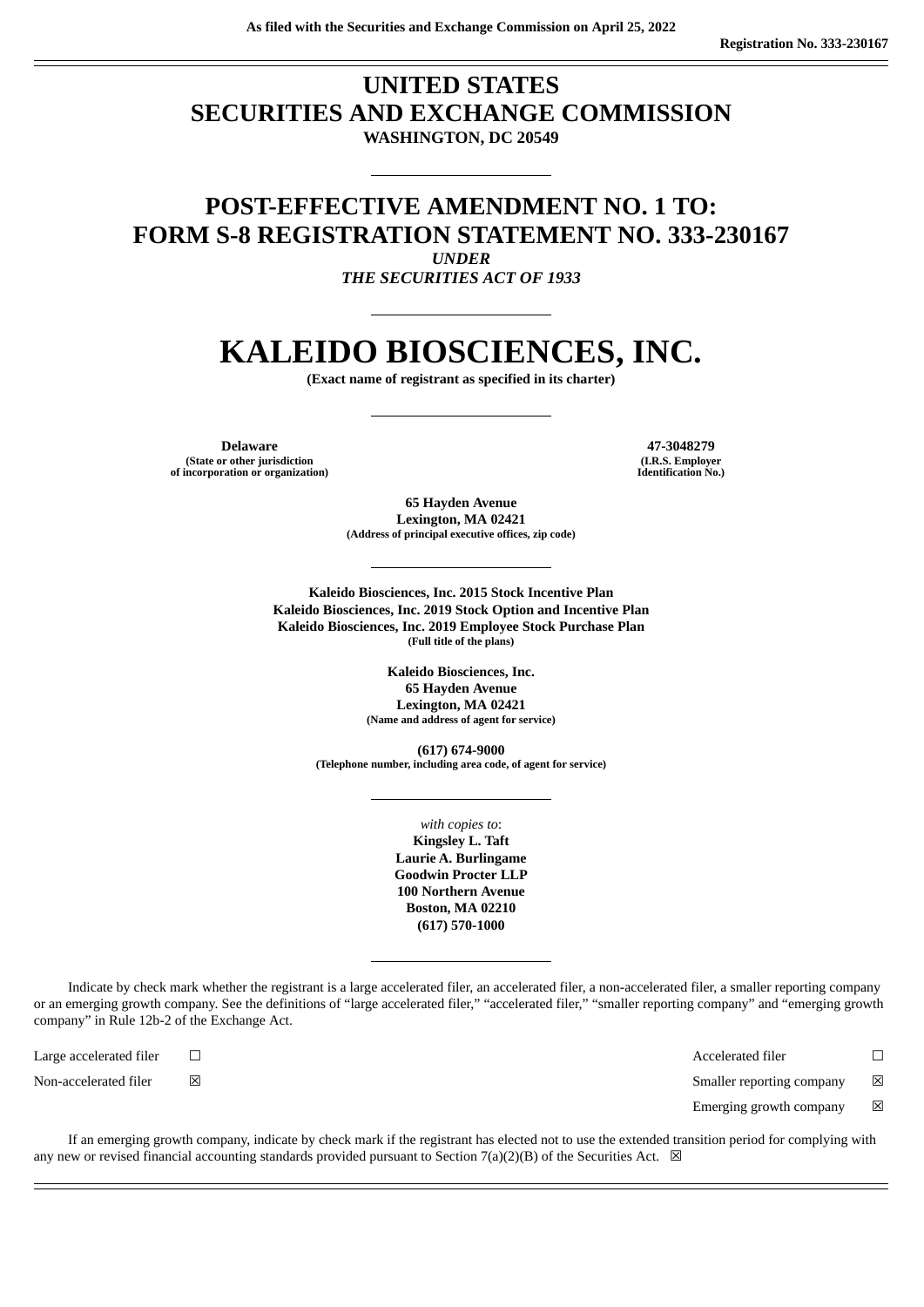#### **DEREGISTRATION OF SHARES**

This Post-Effective Amendment (this "Amendment") relates to the following Registration Statement on Form S-8 (the "Registration Statement") filed by Kaleido Biosciences Inc., a Delaware corporation (the "Company") with the Securities and Exchange Commission (the "SEC"):

Registration Statement No. [333-230167](http://www.sec.gov/Archives/edgar/data/1751299/000119312519069228/d718091ds8.htm), filed on March 8, 2019, relating to Kaleido Biosciences, Inc. 2015 Stock Incentive Plan, the Kaleido Biosciences, Inc. 2019 Stock Option and Incentive Plan and the Kaleido Biosciences, Inc. 2019 Employee Stock Purchase Plan.

The purpose of this Amendment is to deregister all remaining securities available for issuance under the Registration Statement. In accordance with the undertakings made by the Company in the Registration Statement to remove from registration by means of a post-effective amendment any securities that had been registered for issuance but remain unsold at the termination of the offering, the Company hereby removes and withdraws from registration any and all securities registered pursuant to the Registration Statement that remain unsold as of the date hereof.